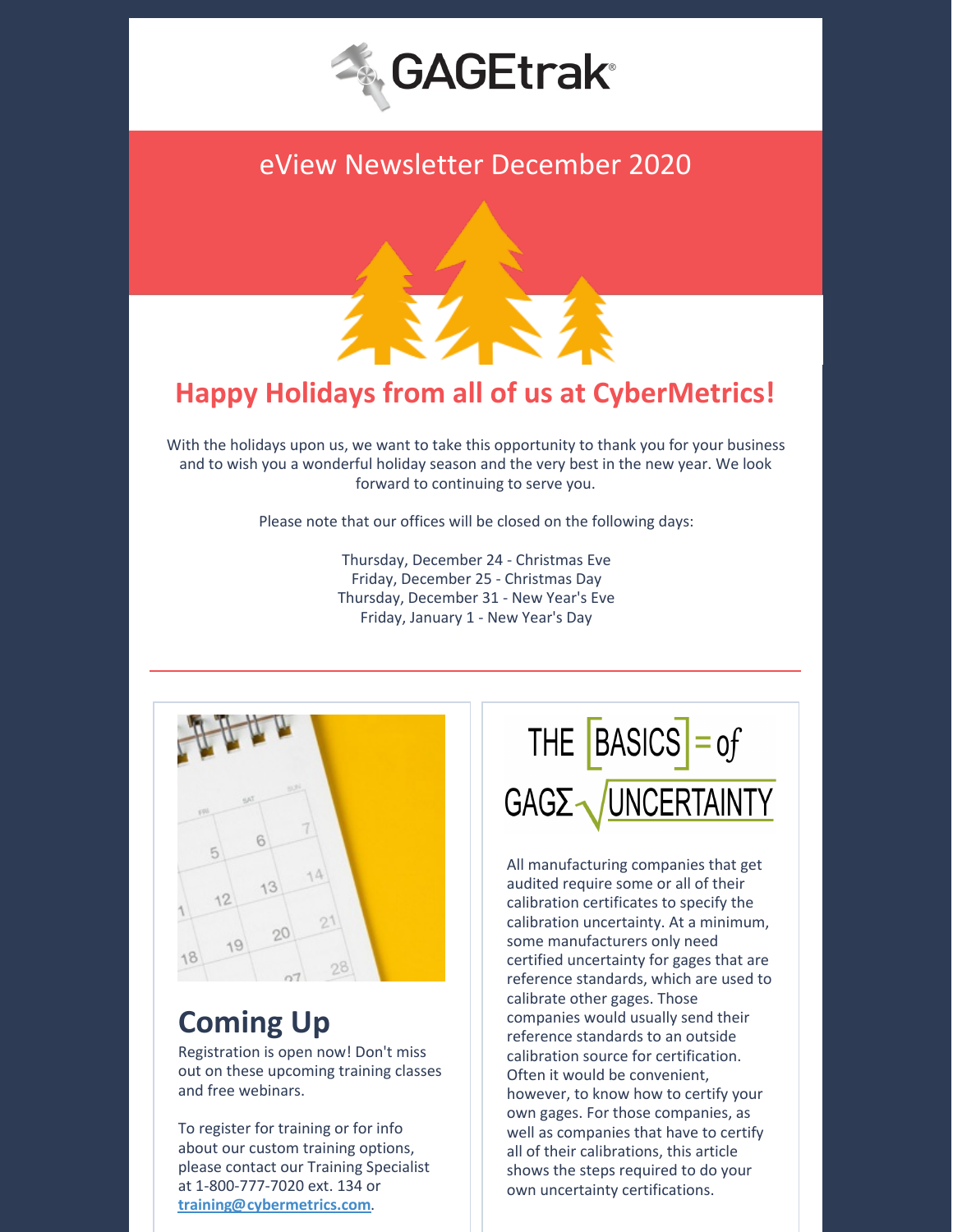Our Web Training sessions are instructor-led and provide training certification upon completion. Best of all, your team will not have to leave the office (or their homes) to complete this valuable training.

### **Web Training**

**GAGEtrak 7 Web Training** for anyone who uses GAGEtrak 7

#### **January Suite**

Session 1: January 11 – **Available** Session 2: January 14 – **Available** Session 3: January 18 – **Available** Session 4: January 21 – **Available**

**GAGEtrak Lite Web Training** for anyone who uses GAGEtrak Lite

**December Suite** Session 1: December 8 – **Available** Session 2: December 15 – **Available**

**January Suite** Session 1: January 12 – **Available** Session 2: January 19 – **Available**

**GAGEtrak 7 Admin Web Training** for GAGEtrak administrators

**December Suite** Session 1: December 9 – **Available** Session 2: December 16 – **Available**

#### **January Suite**

Session 1: January 13 – **Available** Session 2: January 20 – **Available**

See the full training schedule **[here](https://gagetrak.com/training-schedule/)**.

To register for training or for info about our custom training options, please contact our Training Specialist at 1-800-777-7020 ext. 134 or **[training@cybermetrics.com](mailto:training@cybermetrics.com)**.

Read the full article **[here](https://gagetrak.com/the-basics-of-gage-uncertainty/)**.



## **Tech Tip Enhanced Gage Status Monitoring in GAGEtrak 7**

Gage Status has expanded from a basic indicator of Active vs Inactive to a method of categorizing gages. In previous versions of GAGEtrak, only Status 1 was Active, but now, any status can be designated as such, which adds dynamic opportunity to sorting, locating groups of gages and filtering reports.

As an example, many companies designate between company-owned and employee-owned gages. Frequently, the ownership designation is made in the **Owner** field on the **Gages -> Information** tab, but this field is typically not in reports or the Quick Filter. Further, if the company's policy is to enter the employee's name in the **Owner** field, searching for all employee-owned gages can become challenging. The GAGEtrak sample database installs with Status 6 - Employee Owned. This status is set to be included in lists of due gages, so these gages appear on the Dashboard and on all Due Listing reports. Navigate to **Setup -> Status IDs**to add a new status category or to change the settings of an existing category.

Enter a new status in the empty row of fields on the **Status IDs** window. Check the checkbox on the right to include gages with that status on Due Listing reports and the Dashboard (i.e., to designate those gages to be included in lists of due gages). After saving the record, a new, blank row of fields will